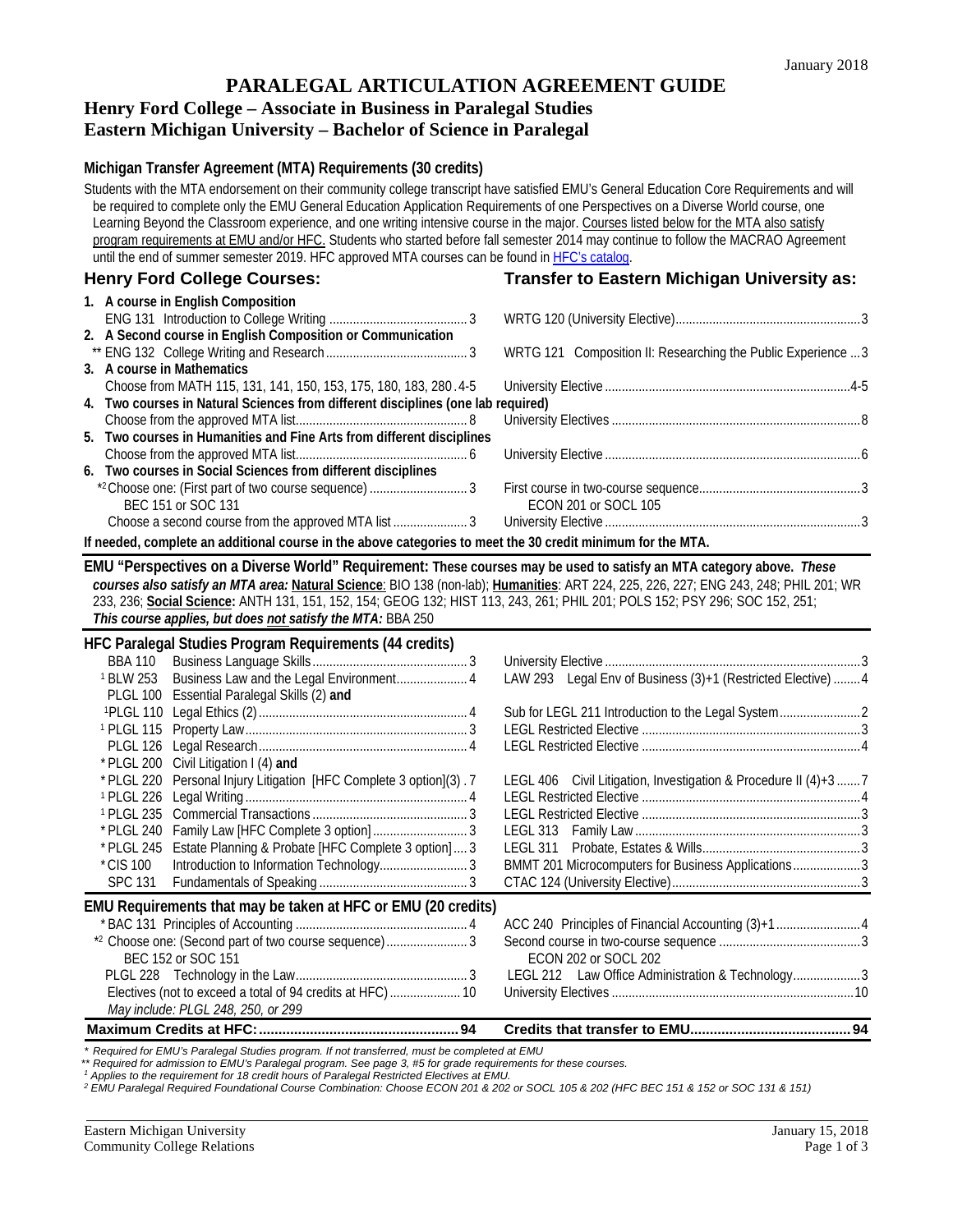## **PARALEGAL ARTICULATION AGREEMENT GUIDE**

**Henry Ford College – Associate in Business in Paralegal Studies**

**Eastern Michigan University – Bachelor of Science in Paralegal**

*[Sign up with us:](http://www.emich.edu/ccr/articulation-agreements/signup.php) If you let us know you are using this articulation agreement, we can stay in touch with you and provide information and advising to you while you are still at your community college.*

#### **Completion of the Paralegal Program at EMU**

| <b>Major Requirements</b>                           |                                                                                                                                                                                                                                                                                                                     | (30 credits) | Suggested                                                                                          | Sequer     |
|-----------------------------------------------------|---------------------------------------------------------------------------------------------------------------------------------------------------------------------------------------------------------------------------------------------------------------------------------------------------------------------|--------------|----------------------------------------------------------------------------------------------------|------------|
| <b>Required LEGL Courses</b>                        |                                                                                                                                                                                                                                                                                                                     | (21 credits) | program:                                                                                           |            |
| <b>LEGL 305</b><br>LEGL 400<br>LEGL 404<br>LEGL 405 | * LEGL 304W Legal Writing, Research & Analysis I3<br>Adv Legal Writing, Research, & Analysis II3<br>Adv Legal Writ, Research and Analysis III 3<br>Court Rules, Forms, & Drafting Contracts3<br>Civil Litigation, Investigation & Procedure I3<br><sup>1</sup> LEGL 417L4 Legal Assistance Center Clinical Exper  6 |              | Consult the program coo<br>to complete this program<br>Fall<br>*LEGL 304W Legal Writin<br>LEGL 213 | Advanced S |
| BMMT 396<br>BMMT 496                                | Business & Information Processing Core (9 credits)<br>Electronically Stored Info & eDiscovery 3<br>Records Administration Using Database3<br>Advanced Spreadsheet Applications3                                                                                                                                     |              | Winter<br>LEGL 305 Adv Legal Wr<br>BMMT 496 Records Adm                                            |            |
| LEGL 213                                            |                                                                                                                                                                                                                                                                                                                     |              | Summer<br>BMMT 396 Information &                                                                   |            |
|                                                     |                                                                                                                                                                                                                                                                                                                     | 30           | Fall<br>LEGL 400 Adv Legal Wri<br>LEGL 404 Court Rules, F<br>LEGL 405 Civil Litigation             |            |
|                                                     | Minimum Credits to Graduate:                                                                                                                                                                                                                                                                                        | 94<br>124    | Winter<br>11 FGL 417L4 Legal Assista                                                               |            |

# **Suggested Sequence for completing the**

*Consult the program coordinator to develop a plan of study to complete this program.*

| Fall<br>(6 credits)                                                   |  |  |  |  |
|-----------------------------------------------------------------------|--|--|--|--|
| *LEGL 304W<br>Legal Writing, Research and Analysis I 3                |  |  |  |  |
| <b>LEGL 213</b><br>Advanced Spreadsheet Applications 3                |  |  |  |  |
| Winter<br>(6 credits)                                                 |  |  |  |  |
| LEGL 305 Adv Legal Writing, Research, & Analysis II 3                 |  |  |  |  |
|                                                                       |  |  |  |  |
| (3 credits)<br>Summer                                                 |  |  |  |  |
|                                                                       |  |  |  |  |
| Fall<br>(9 credits)                                                   |  |  |  |  |
| LEGL 400 Adv Legal Writ, Research and Analysis III  3                 |  |  |  |  |
| LEGL 404 Court Rules, Forms, and Drafting Contracts  3                |  |  |  |  |
| LEGL 405 Civil Litigation, Investigation& Procedure I 3               |  |  |  |  |
| Winter<br>(6 credits)                                                 |  |  |  |  |
| <sup>1</sup> LEGL 417L4 Legal Assistance Center Clinical Experience 6 |  |  |  |  |

*\* Required for Admission to EMU's Paralegal program. Must be completed with a "C+" or higher before enrolling in program courses. Satisfies the Writing Intensive requirement.*

*<sup>1</sup> Satisfies EMU's "Learning Beyond the Classroom" requirement.*

*NOTE: Students may register concurrently at HFC and EMU while completing the program in order to take paralegal courses in the appropriate sequence and graduate in a timely manner. Students who wish to enroll as a fulltime student at EMU should save some classes from page one to complete at EMU.*